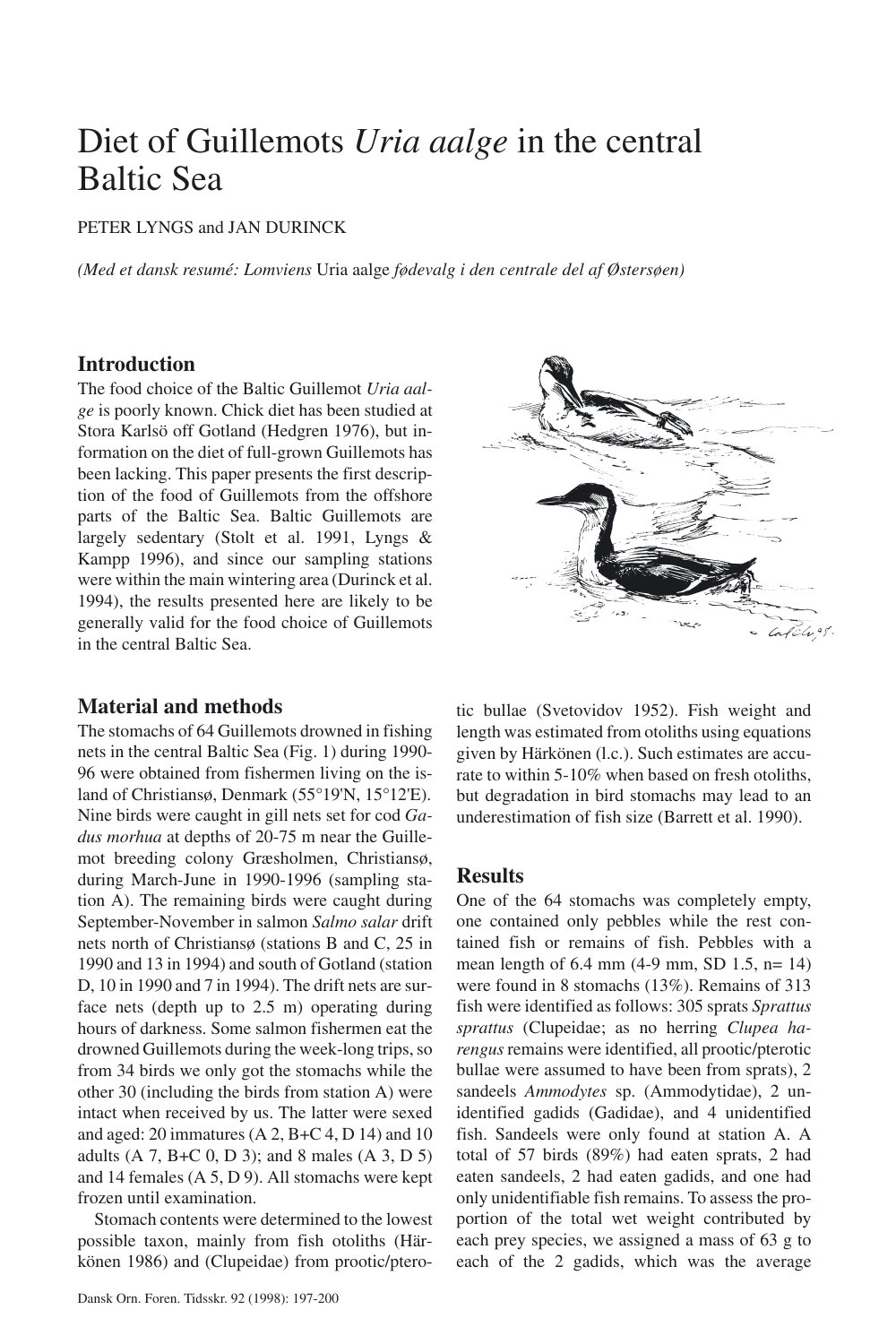

Fig. 1. Map of the central Baltic Sea showing the sampling stations for the Guillemots included in the analysis. Station A is centred over Christiansø. *Kort over den centrale Østersø med angi-*

*velse af indsamlingsstederne; Christiansø ligger under A.*

weight of the largest ingested gadids measured by Durinck et al. (1991). The proportion of wet weight made up by gadids was 6%, sandeel 1% and sprat 93%. Sprats were dominant in all subgroups of birds irrespective of sampling station, sampling period, sex or age.

Measurements of 109 otoliths yielded an almost normal length distribution of the ingested sprats (mean 120 mm, median 126 mm, SD 35.7 mm). The mean and median length of six whole sprats found in two birds from station C was 125 mm and 128 mm (107-135 mm, SD 10.5 mm). Mean wet weight of ingested sprats was 19 g (SD 16.6), median 15 g.

### **Discussion**

The general food of Guillemots is small pelagic fish such as herring, sandeel, sprat and capelin *Mallotus villosus* (Swennen & Duiven 1977, Glutz & Bauer 1982, Cramp 1985, Bradstreet & Brown 1985, Barrett et al. 1997). Madsen (1957) found the main food of 14 Guillemots caught in the Kattegat and the Danish Straits to be herring, followed by gobies (Gobiidae) and sticklebacks *Gasterosteus* sp. (Gasterosteidae). In a study of Guillemot food in the Skagerrak Durinck et al. (1991) estimated that two-thirds of the wet weight consisted of herring and sprat. A subsequent study in the Skagerrak found the at sea distribution of Guillemots to be positively correlated with the distribution of young herring (Skov et al. 1992). Other studies of Guillemot food have documented that sprat, herring, sandeel and horsemackerel *Trachurus trachurus* (Carangidae) are important prey species in the North Sea (Blake 1984, Camphuysen 1990, Geertsma 1992).

Our sample from the Baltic Sea showed a very strong dominance of sprats (97% by numbers). Chick diet at Stora Karlsö was likewise dominated by sprats (92%), with small herrings (5%) and sandeels (2%) as minor constituents (Hedgren 1976). Sandeels are common locally in coastal areas of the Baltic Sea but seem to be scarce in the open sea (H. Jensen & H. Sparholt, pers. comm.), and are probably not generally accessible for Guillemots when offshore. The mean total stock biomass of sprat in the central Baltic Sea is roughly 2- 5 times higher than the biomass of young herring (Anon. 1997a, Anon. 1997b), but despite some spatial and temporal differences of the distribution of these two species (Grzebielec et al. 1995, Anon. 1997c), both appear to be abundant in the areas where Hedgren's (1976) and our samples were taken. So the dominance of sprats might, to some extent, indicate that the Guillemots were feeding selectively on them. Sprats generally have a higher calorific value than young herrings (Hislop et al. 1991), and Marsault (1975) found indications that Guillemots were able even to distinguish between sprats of high and low fat content.

The calorific value of sprats varies between 6 and 9 kJ/g, depending on fish size and season (Hislop et al. 1991). Assuming a daily energy expenditure of Guillemots of 2200 kJ/d (Gabrielsen 1996), 93% of which is taken as sprat, and an assi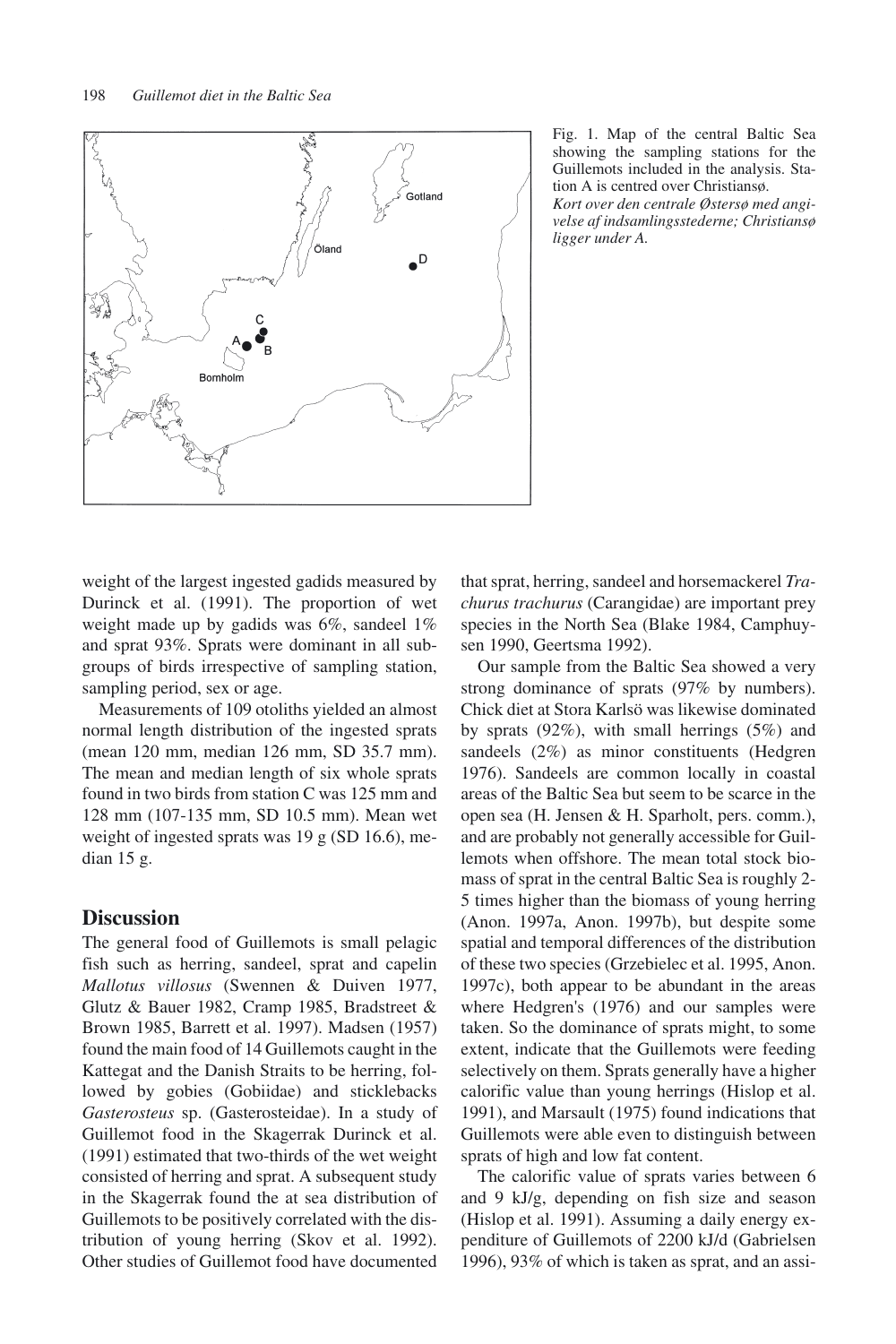milation efficiency of Guillemots of 80%, the total Baltic population (40 000 birds, Lyngs 1992) would consume about 5000 tons per year. The mean annual stock biomass in the central Baltic Sea is estimated to be 1.6 million tons (1985-95), of which 119 000 tons are landed by the commercial fisheries and 147 000 tons are eaten by other fish, mainly cod (data from Anon. 1997a). Compared with these figures the consumption of the Guillemots is insignificant.

#### **Acknowledgments**

The fishermen of Christiansø provided us with drowned Guillemots for the study. David Boertmann, Kees Camphuysen, Martin Heubeck and Henrik Skov improved an earlier draft of this paper. While guiding us through the shoals of literature on Baltic fish and fisheries Henrik Jensen, Rasmus Nielsen, Henrik Sparholt and Jonna Tomkiewcz offered much relevant information. Our sincere thanks go to them all.

#### **Resumé**

#### **Lomviens** *Uria aalge* **fødevalg i den centrale del af Østersøen**

I denne artikel bringes den første analyse af Lomviens *Uria aalge* fødevalg i de centrale dele af Østersøen. Fra 1990 til 1996 blev 64 lomviemaver indsamlet af fiskere på Christiansø i områder (Fig. 1), der ligger indenfor de baltiske Lomviers hovedudbredelse. Da de baltiske Lomvier overvejende er standfugle, kan resultatet betragtes som en generel indikation af deres fødevalg i Østersøens centrale dele.

Af de 64 maver indeholdt 62 fiskerester, mens én var tom og én kun indeholdt småsten. Småsten af en gennemsnitlig længde på 6,4 mm blev i øvrigt fundet i 8 maver. I alt 57 fugle (89%) havde spist brisling *Sprattus sprattus*, 2 havde spist tobis *Ammodytes* sp., 2 havde spist ubestemte torskefisk, og 1 rummede kun ubestemmelige fiskerester. Der blev i alt fundet 313 genkendelige fiskerester, heraf 305 (97%) fra brisling, 2 fra tobis, 2 fra torskefisk og 4 fra ubestemte fisk. Begge de fugle, der havde ædt tobis, var taget om foråret ved Christiansø. Ud fra ørestenenes bredde skønnedes de fortærede brislinger at have en gennemsnitlig længde på 120 mm og en vådvægt på 19 g (n=109). I et forsøg på at opgøre fødens fordeling i våd vægt lod vi de to torskefisk repræsentere en masse på 63 g, svarende til de største torskefisk fundet i et studium af Lomviens føde i Skagerrak. Torskefiskenes andel af fødens vådvægt var 6%, tobis 1% og brisling 93%.

I en undersøgelse over hvad Lomvierne på Stora Karlsö ved Gotland fodrede deres unger med, udgjorde brisling 92% af byttedyrene, sild 5% og tobis 2%. Brisling udgør således den altovejende del af de baltiske Lomviers fødegrundlag. Tobis er lokalt almindelig nær Østersøens kyster, men tilsyneladende fåtallig på det åbne hav. Unge sild er talrige i Østersøen, selv om biomassen af brisling antagelig er 4-5 gange så stor. Energiindholdet i brisling er højere end i ungsild, og den totale dominans af brisling afspejler formentlig, at Lomvierne foretrækker denne art.

I midten af 1980erne talte den baltiske lomviebestand omkring 40 000 individer. Hvis vi antager, at en Lomvie dagligt behøver 2200 kJ, og at energiindholdet i brisling er 7-9 kJ/g hvoraf 80% assimileres, bliver bestandens årlige konsumption ca 5000 tons. Den gennemsnitlige biomasse af brisling i den centrale del af Østersøen er omkring 1,6 mio. tons, hvoraf 119 000 tons tages af fiskeriet og 147 000 tons ædes af andre fisk (især torsk). Sammenlignet med disse tal er Lomviernes forbrug beskedent.

#### **References**

- Anon. 1997a: Report of the study group on multispecies model implementation in the Baltic. – ICES CM 1997 Assess/J:2, Copenhagen.
- Anon. 1997b: Report of the Baltic fisheries assessment working group. – ICES CM 1997/ Assess:12, Copenhagen.
- Anon. 1997c: Report of the Baltic international fish survey working group. – ICES CM 1997 Assess/J:4, Copenhagen.
- Barrett, R. T., N. Røv, J. Loen & W. A. Montevecchi 1990: Diets of Shags *Phalacrocorax aristotelis* and Cormorants *P. carbo* in Norway and implications for gadoid stock recruitment. – Mar. Ecol. Prog. Ser. 66: 205-218.
- Barrett, R.T., M. Asheim & V. Bakken 1997: Ecological relationships between two sympatric congeneric species, Common Murres and Thick-billed Murres, *Uria aalge* and *U. lomvia*, breeding in the Barents Sea. – Can. J. Zool. 75: 618-631.
- Blake, B. F. 1984: Diet and fish stock availability as possible factors in the mass death of auks in the North Sea. – J. Exp. Mar. Biol. Ecol. 76: 89-103.
- Bradstreet, M. S. W. & R. G. B. Brown 1985: Feeding ecology of the Atlantic Alcidae. Pp. 263-318 in: Nettleship, D. N. & T. R. Birkhead (eds): The Atlantic Alcidae. – Acad. Press.
- Camphuysen, K. 1990: Dieet, leeftijd en geslacht van de Zeekoet *Uria aalge* in de Nederlandse Noordzee in het voorjaar. – Sula 4: 41-54.
- Cramp, S. (ed.) 1985: The Birds of the Western Palearctic. Vol. 4. – Oxford University Press.
- Durinck, J., H. Skov & F. Danielsen 1991: Winter food of Guillemots *Uria aalge* in the Skagerrak. – Dansk Orn. Foren. Tidsskr. 85: 145-150.
- Durinck, J., H. Skov, F. P. Jensen & S. Pihl 1994: Important marine areas for wintering birds in the Baltic Sea. – Ornis Consult, Copenhagen.
- Gabrielsen, G. W. 1996: Energy expenditure of breeding Common Murres. – Occ. Paper Can. Wildl. Serv. 91: 49-58.
- Geertsma, M. 1992: Dieet van de Zeekoet *Uria aalge* op het Friese Front in het najaar van1989; een vergelijkend voedselonderzoek. – Unpubl. dissertation, R.U. Groningen.
- Glutz von Blotzheim, U. N. & K. M. Bauer 1982: Handbuch der Vögel Mitteleuropas. Band 8. – Academi-